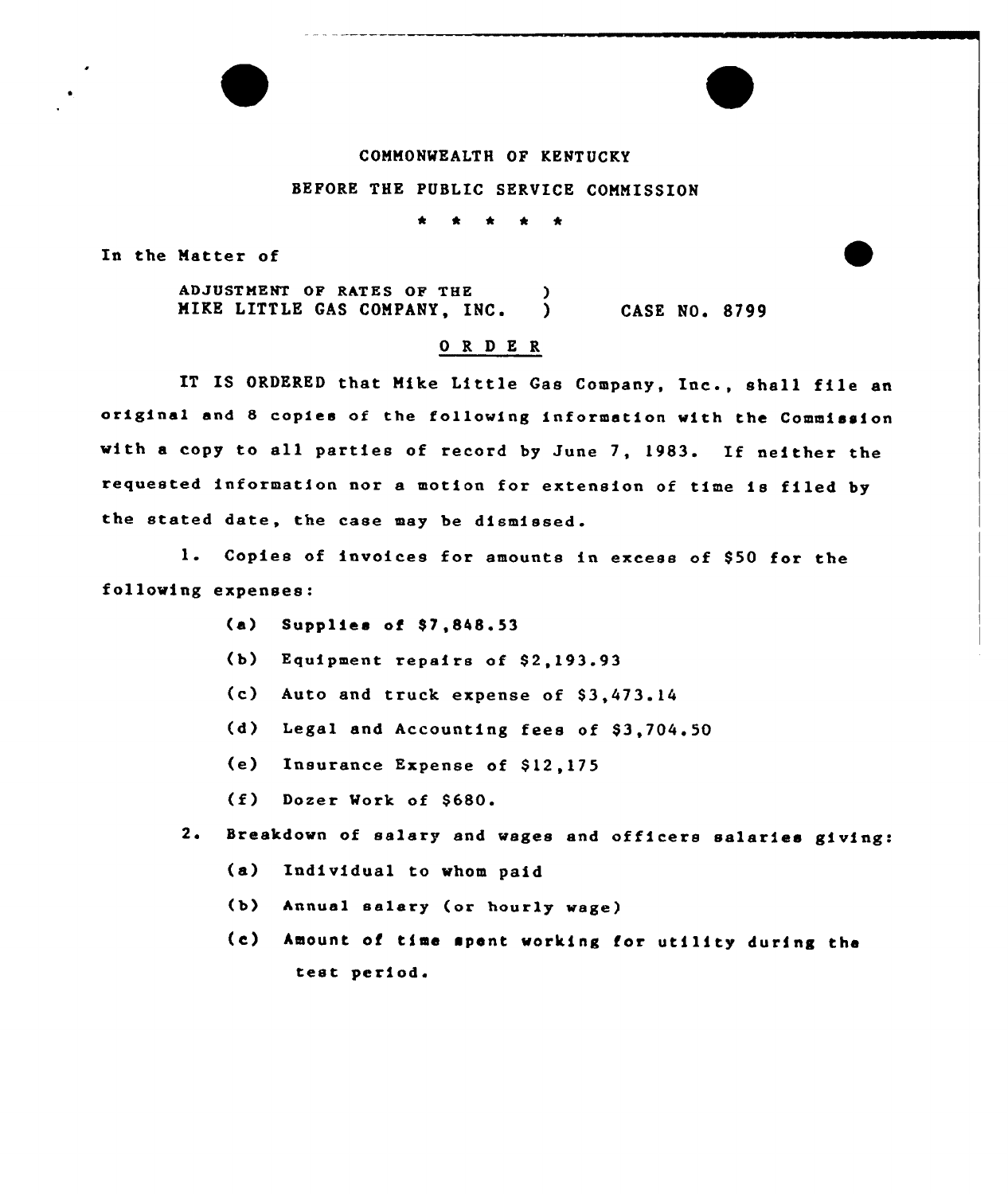3. Provide of listing of employees for the following companies:

Mike Little Gas

Elzie Neeley

Phelps Gas

The Cable T.V. Company owned by Nike Little.

4. For common employees of the above companies provide the following:

- (a) List of common employees
- (b) Salary to each employee by each company
- (c) Amount of time each employee spends working for each company.

5. A listing of all expenses or assets shared by each company and how the expenses or assets are allocated to each company.

6. Provide <sup>a</sup> depreciation schedule showing:

- (a) Original cost
- (b) Useful life
- (c) Depreciation expense calculated on a straight line basis for all assets.

7. Provide a recalculation of accumulated depreciation using the straight line method for all assets.

8. Provide <sup>a</sup> breakdown of rate case expenses, provide invoices when possible.

9. Provide the source of information used in computing degree days and base load sales.

10. Provide the calculation used to make pro forma adjustments No. <sup>3</sup> and No. 6.

 $-2-$